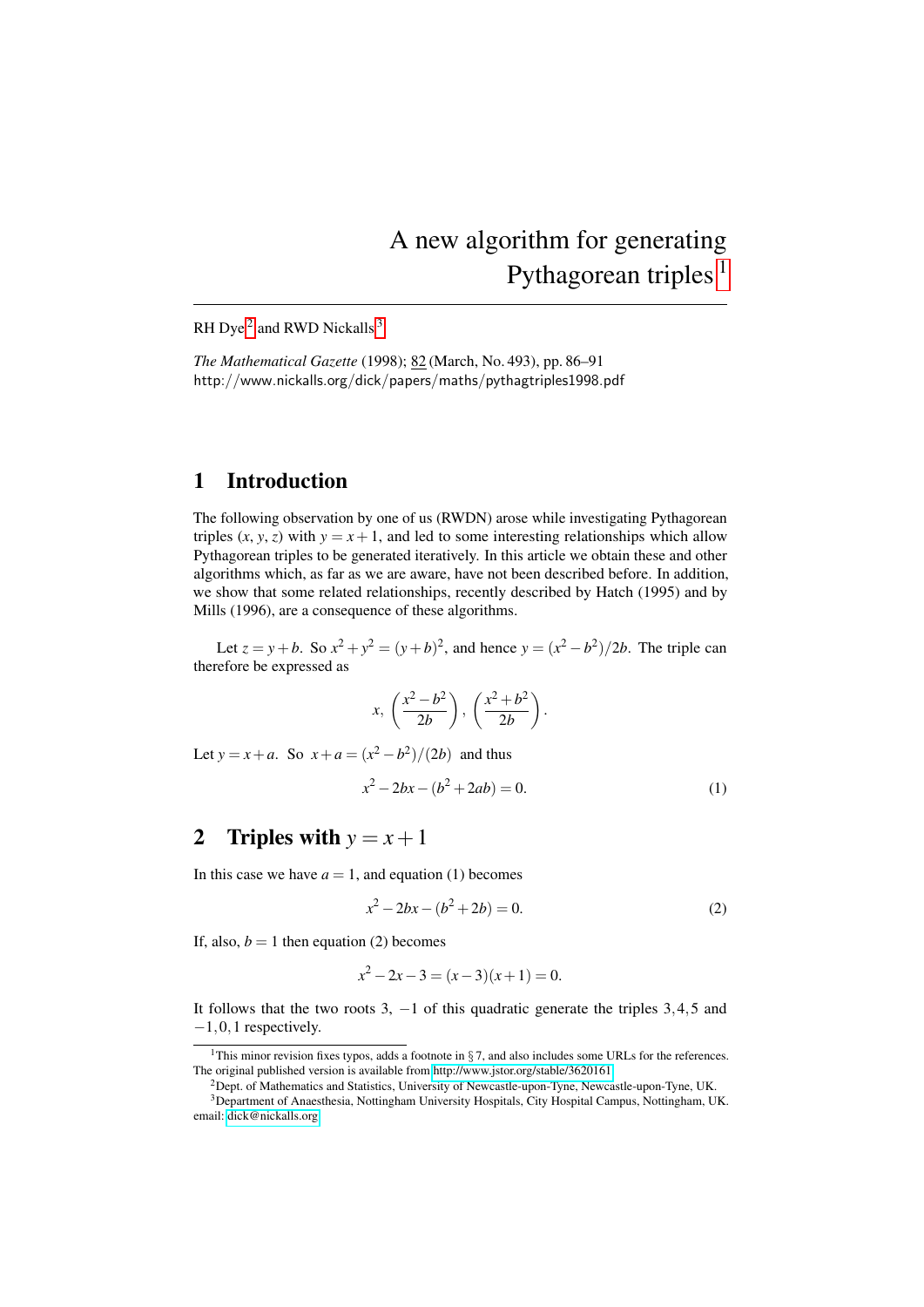In order to generate the next triple in the  $a = 1$  sequence (i.e.,  $y = x + 1$ ) using equation (2) it is necessary to know the next value of *b*. Now the next triple in the  $a = 1$ sequence is 20, 21, 29, for which  $b = 8$ . Since  $8 = 3 + 5$  the relationship  $b_{n+1} = X_n + Z_n$ suggested itself as a possibility to be explored for determining subsequent values of *b*, where  $X_n, Y_n, Z_n$  represent the  $n^{th}$  Pythagorean triple of a sequence. Using this notation,  $b_2 = 3 + 5 = 8$ , and equation (2) becomes

$$
x^2 - 16x - 80 = (x - 20)(x + 4) = 0,
$$

which generates the second  $a = 1$  triple 20, 21, 29. The first four triples in the  $a = 1$ sequence can be generated using equation (2) as follows:

| $b_1 = 1$     | $\Rightarrow$ | $x^2-2x-3=0=(x-3)(x+1)$                                                                             | $\Rightarrow$ 3, 4, 5       |
|---------------|---------------|-----------------------------------------------------------------------------------------------------|-----------------------------|
| $b_2 = 3 + 5$ | $\Rightarrow$ | $x^2-16x-80=0=(x-20)(x+4)$                                                                          | $\Rightarrow$ 20, 21, 29    |
|               |               | $b_3 = 20 + 29$ $\Rightarrow$ $x^2 - 98x - 2499 = 0 = (x - 119)(x + 21)$                            | $\Rightarrow$ 119, 120, 169 |
|               |               | $b_4 = 119 + 169 \Rightarrow x^2 - 576x - 83520 = 0 = (x - 696)(x + 120) \Rightarrow 696, 697, 985$ |                             |

When the working is laid out like this a clear pattern emerges which facilitates factorisation, namely that for the case where  $y = x + 1$  then  $(x + Y_{n-1})$  is a factor, and equation (2) factorises as follows:

$$
x^{2}-2b_{n}x-(b_{n}^{2}+2b_{n})=(x-X_{n})(x+Y_{n-1})=0.
$$

In view of these interesting heuristic relationships a more systematic approach was explored which led to a solution via Pell's equation (see Davenport, 1970), which we now present.

## 3 Triples where *a* is constant

Consider the triple *X*, *Y*, *Z* where  $Y = X + a$  (*a* > 0). Then

$$
X^2 + (X + a)^2 = Z^2.
$$

Expanding and doubling both sides gives

$$
4X^{2} + 4aX + 2a^{2} = 2Z^{2},
$$
  
i.e., 
$$
(2X + a)^{2} + a^{2} = 2Z^{2},
$$
  
i.e., 
$$
\left(\frac{2X + a}{a}\right)^{2} + 1 = 2\left(\frac{Z}{a}\right)^{2}.
$$

Write  $(2X + a)/a = U$  and  $Z/a = T$ . Then

$$
U^2+1=2T^2.
$$

If  $a = 1$  then we have an equation in integers (*U*,  $T \in \mathbb{Z}$ ), and therefore this is a case of Pell's equation for which it is known that the  $n^{th}$  solution  $U_n$ ,  $T_n$  in positive integers is given by √ √

$$
U_n + T_n \sqrt{2} = (1 + \sqrt{2})^{2n-1}.
$$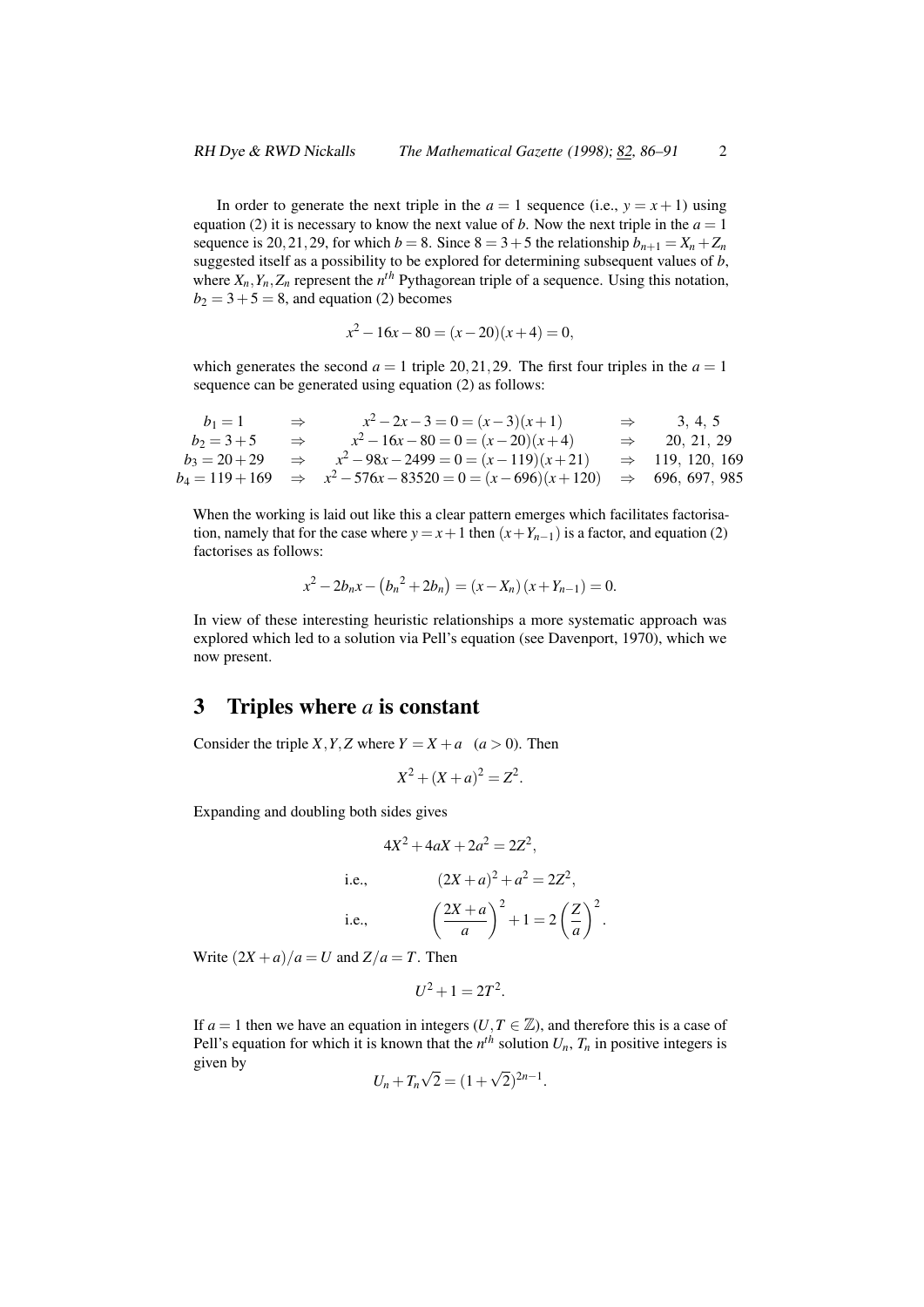Thus

$$
U_{n+1} + T_{n+1}\sqrt{2} = (1+\sqrt{2})^{2(n+1)-1},
$$
  
=  $(1+\sqrt{2})^2(1+\sqrt{2})^{2n-1},$   
=  $(1+\sqrt{2})^2(U_n+T_n\sqrt{2}),$   
=  $(3+2\sqrt{2})(U_n+T_n\sqrt{2}),$   
=  $(3U_n+4T_n)+(2U_n+3T_n)\sqrt{2}.$ 

Equating  $\sqrt{2}$  and non- $\sqrt{2}$  parts gives

$$
T_{n+1} = 2U_n + 3T_n, \t\t(3)
$$

$$
U_{n+1} = 3U_n + 4T_n. \tag{4}
$$

Although these recurrence relations have been reached using Pell's equation for integers, we wish to highlight the following observation. Suppose that  $U_n$ ,  $T_n$  are determined recursively by equations (3) and (4), whether or not they are integers. Then direct calculation gives

$$
2T_{n+1}^2 - U_{n+1}^2 = 2(2U_n + 3T_n)^2 - (3U_n + 4T_n)^2,
$$
  
=  $2T_n^2 - U_n^2$ .

Thus, provided  $2T_1^2 - U_1^2 = 1$ , the pairs  $U_n$ ,  $T_n$  are solutions of  $2T^2 - U^2 = 1$ , whether or not  $U_1$ ,  $T_1$  are integers.

Substituting for *T* and *U* with  $T = Z/a$  and  $U = (2X + a)/a$  in equations (3) and (4) (bearing in mind that the full set of Pythagorean triple solutions is given only for the case where  $a = 1$ ) gives respectively

$$
\left(\frac{Z_{n+1}}{a}\right) = 2\left(\frac{2X_n + a}{a}\right) + \left(\frac{3Z_n}{a}\right),
$$

and

$$
\left(\frac{2X_{n+1}+a}{a}\right)=3\left(\frac{2X_n+a}{a}\right)+\left(\frac{4Z_n}{a}\right),
$$

which reduce to

$$
Z_{n+1} = 4X_n + 3Z_n + 2a,\t\t(5)
$$

$$
X_{n+1} = 3X_n + 2Z_n + a.
$$
 (6)

Since  $Y_n = X_n + a$  we can rearrange equation (6) to obtain

$$
X_{n+1} = 2(X_n + Z_n) + Y_n.
$$
 (7)

Subtracting equation (6) from equation (5) gives

$$
Z_{n+1} - X_{n+1} = Z_n + X_n + a,
$$
  
i.e., 
$$
b_{n+1} + a = Z_n + X_n + a,
$$
  
i.e., 
$$
b_{n+1} = Z_n + X_n,
$$
 (8)

the relationship conjectured above in Section 2.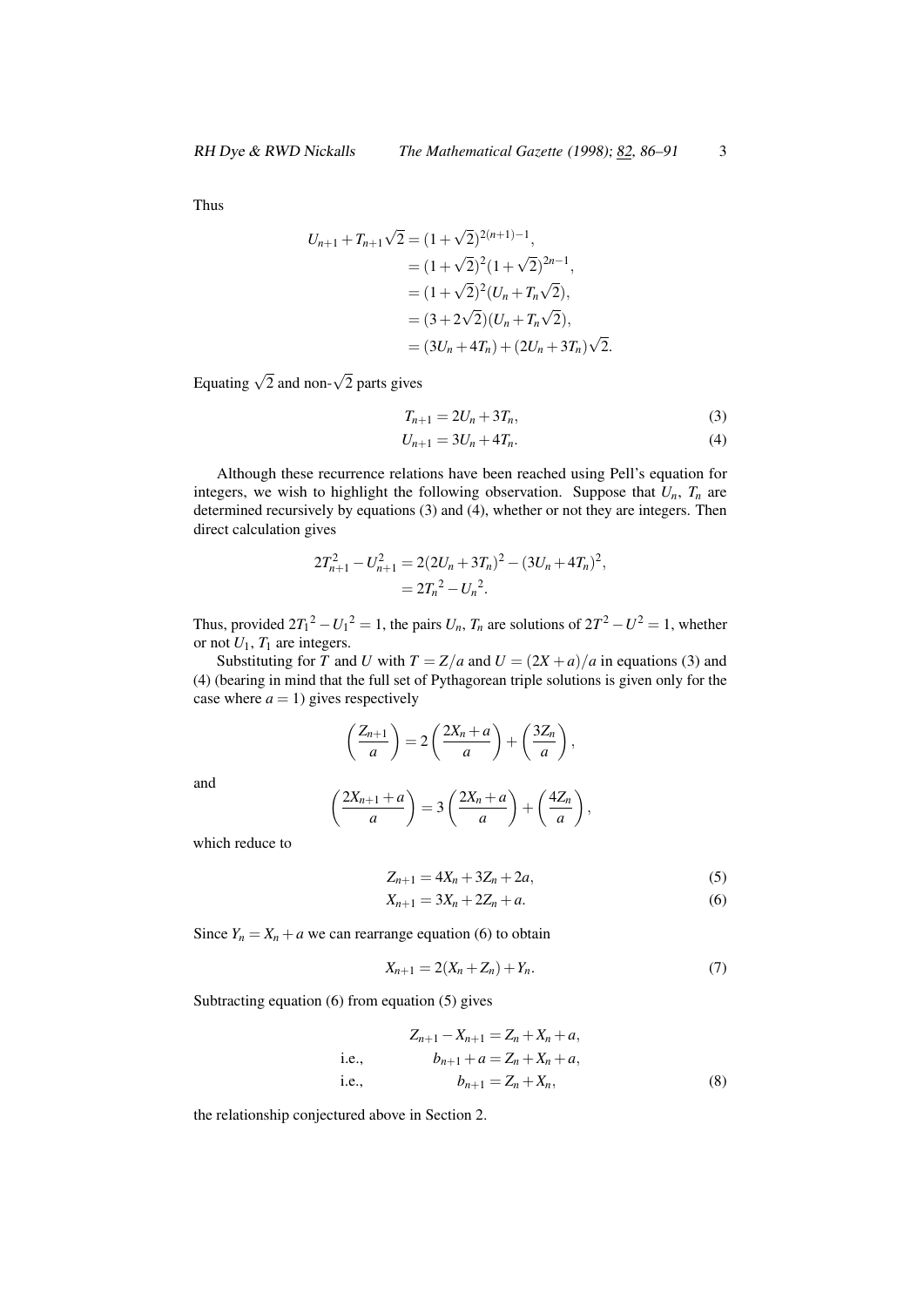#### 4 Triples where *b* is constant

Similar relationships can be obtained for the case where *b* is constant, as follows:

$$
a_{n+1} = X_n + Y_n,\tag{9}
$$

$$
X_{n+1} = X_n + 2b,\t\t(10)
$$

$$
Y_{n+1} = 2X_n + Y_n + 2b,\tag{11}
$$

$$
Z_{n+1} = 2X_n + Z_n + 2b. \tag{12}
$$

We leave it to the interested reader to verify that these do give a sequence of triples, and that in this case equation 1 factorises as follows:

$$
x^{2}-2bx-(b^{2}+2ba_{n})=(x-X_{n})(x+X_{n-1})=0.
$$

### 5 Conclusion

We have therefore shown that the following relationships generate Pythagorean triples *X*,*Y*,*Z*

For 
$$
a = \text{constant}
$$
  $(X_n + a = Y_n)$  
$$
\begin{cases} X_{n+1} = 3X_n + 2Z_n + a, \\ b_{n+1} = X_n + Z_n. \end{cases}
$$
  
For  $b = \text{constant}$   $(Z_n = Y_n + b)$  
$$
\begin{cases} Z_{n+1} = 2X_n + Z_n + 2b, \\ a_{n+1} = X_n + Y_n. \end{cases}
$$

In the special cases  $a = 1$  ( $a =$  constant) and  $b = 1$  ( $b =$  constant) then the above recurrence relationships generate *all* the relevant corresponding Pythagorean triples. However, for all other cases the above relationships necessarily give only some of the triples, since the recurrence relations (equations  $(3)$  and  $(4)$ ) do not, from any initial  $U_1$ , *T*<sup>1</sup> generate all fractional solutions of Pell's equation.

A significant feature of these algorithms is that if the initial triple is primitive, then *every* member of the generated sequence is also primitive. For example, consider the  $a = \text{constant case. Suppose } h|X_{n+1} \text{ and } h|Y_{n+1}, \text{ then } h^2|(X_{n+1}^2 + Y_{n+1}^2)$ , and hence  $h|Z_{n+1}$ . Also,  $h|(Y_{n+1}-X_{n+1})$ , and so  $h|a$ . From equations 5 and 6 it follows that  $h|(4X_n+3Z_n)$ and  $h|(3X_n+2Z_n)$ ; by taking linear combinations of these we see that  $h|Z_n$  and  $h|X_n$ , from which it follows that  $h|Y_n$ , as  $Y_n = X_n + a$ . It follows, therefore, that if the triple  $X_{n+1}$ ,  $Y_{n+1}$ ,  $Z_{n+1}$  is <u>not</u> primitive, then neither is  $X_n$ ,  $Y_n$ ,  $Z_n$ ; and so on down to  $X_1$ ,  $Y_1$ ,  $Z_1$ . A similar argument for the  $b =$  constant case applies with equations (10), (11), (12).

#### 6 Examples

#### **6.1** Constant *a*,  $(a = 1)$

Suppose we start with the primitive Pythagorean triple 119,120,169 and wish to generate subsequent triples in the sequence. Using equation (6) we obtain

$$
X_2 = 3X_1 + 2Z_1 + a = 3(119) + 2(169) + 1 = 696,
$$

and so the next triple is 696,697,985.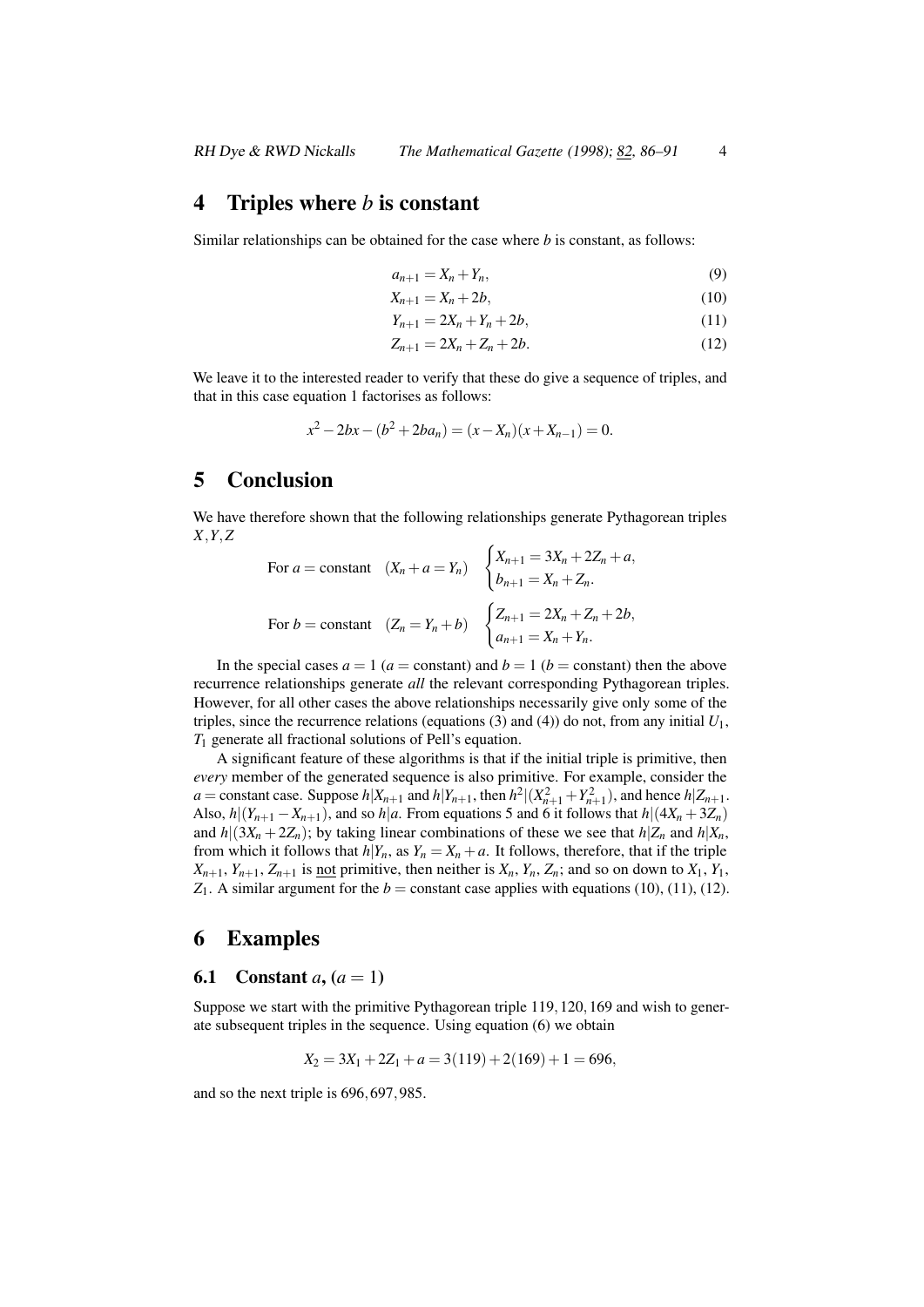#### **6.2** Constant *a*,  $(a = 7)$

Start with the primitive Pythagorean triple 5, 12, 13 ( $a = 7$ ). In this case our algorithm generates  $X_2 = 48$ , and hence the triple  $48, 55, 73$ , which misses the triple  $21, 28, 35$ .

#### **6.3** Constant  $b, (b = 2)$

Start with the primitive Pythagorean triple 8,15,17. Using equation (10) we obtain

$$
Z_2 = 2X_1 + Z_1 + 2b = 2(8) + 17 + 2(2) = 37,
$$

and so our next triple is 12,35,37, which misses the triple 10,24,26.

# 7 Alternative relationships for  $X_{n+1}$  and  $Z_{n+1}$

The empirical relationship  $X_{n+1} = 6X_n - X_{n-1} + 2$ , described in a recent article by Hatch (1995)<sup>4</sup>. for the case when  $a = 1$ , is in fact a particular case of a more general relationship which follows directly from our approach, as follows. From equation (6)

$$
X_n = 3X_{n-1} + 2Z_{n-1} + a = 2(X_{n-1} + Z_{n-1}) + X_{n-1} + a.
$$
 (13)

From equation (8)

$$
b_n=X_{n-1}+Z_{n-1}.
$$

Eliminating  $(X_{n-1} + Z_{n-1})$  between equations (13) and (14) gives

$$
X_n = 2b_n + X_{n-1} + a.
$$

But  $X_n + a + b_n = Z_n$ , so

$$
X_n = (2Z_n - 2X_n - 2a) + X_{n-1} + a = 2Z_n - 2X_n + X_{n-1} - a.
$$

Eliminating  $(2Z_n)$  using equation (6) gives

i.e. 
$$
X_n = (X_{n+1} - 3X_n - a) - 2X_n + X_{n-1} - a,
$$

$$
X_{n+1} = 6X_n - X_{n-1} + 2a.
$$
 (14)

When  $a = 1$  then this is Hatch's equation

$$
X_{n+1} = 6X_n - X_{n-1} + 2,
$$

as required.

Finally, a similar argument shows that the relationship  $Z_{n+1} = 6Z_n - Z_{n-1}$  discussed by Mills (1996) for a sequence with *a* constant, also follows from our approach. From equation (5)

$$
2Z_{n+1} = 8X_n + 6Z_n + 4a. \tag{15}
$$

From equation (6)

$$
3X_{n+1} = 9X_n + 6Z_n + 3a. \tag{16}
$$

<sup>&</sup>lt;sup>4</sup>We are indebted to J. Pla for drawing our attention to the fact that the Hatch equation was also the subject of the following article: Osborne GA (1914). A problem in number theory. *American Mathematical Monthly; vol 21 (No. 5, May), pp. 148–150; [http://www.jstor.org/ stable/ 2972176](http://www.jstor.org/stable/2972176)*